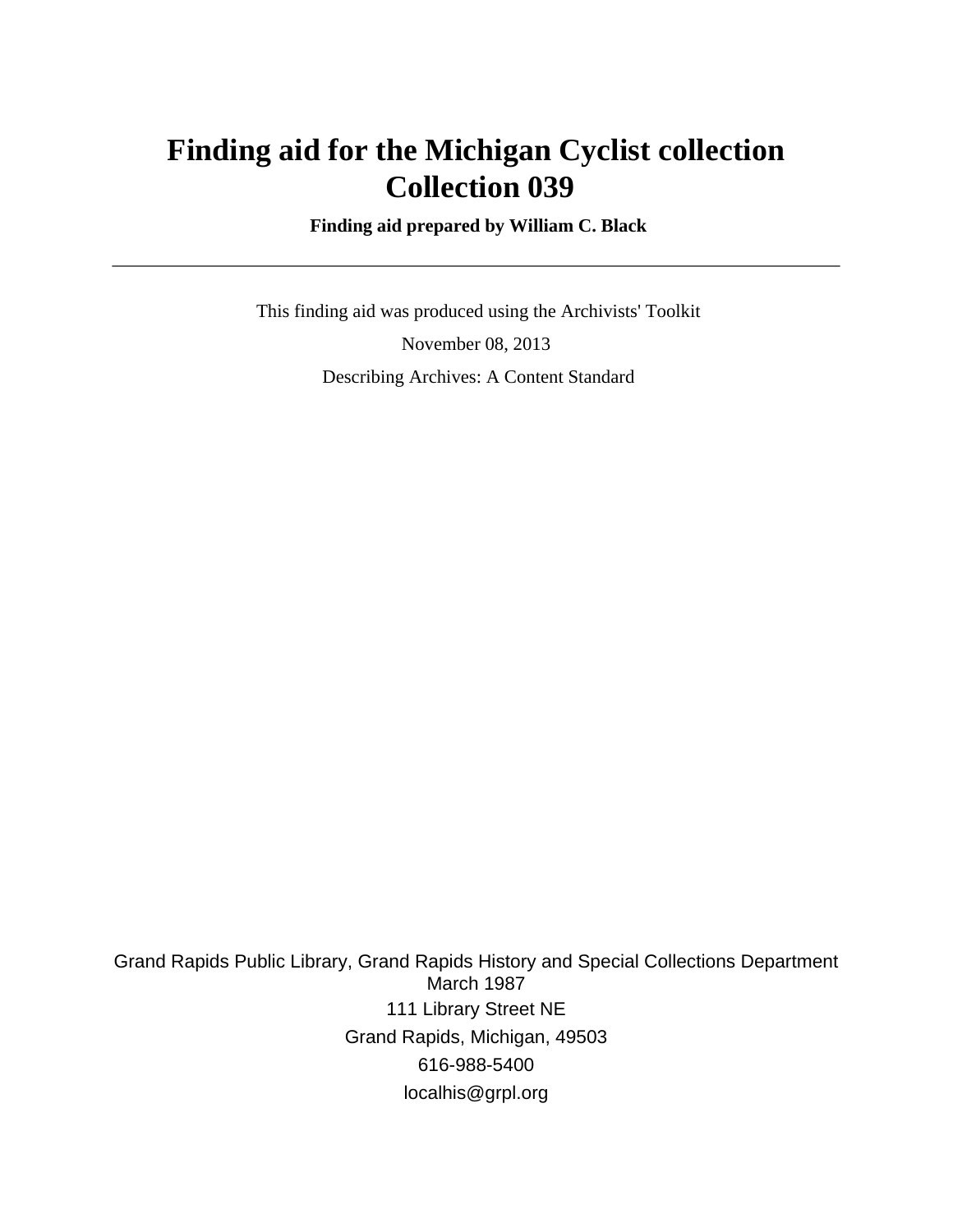## **Table of Contents**

 $\overline{\phantom{a}}$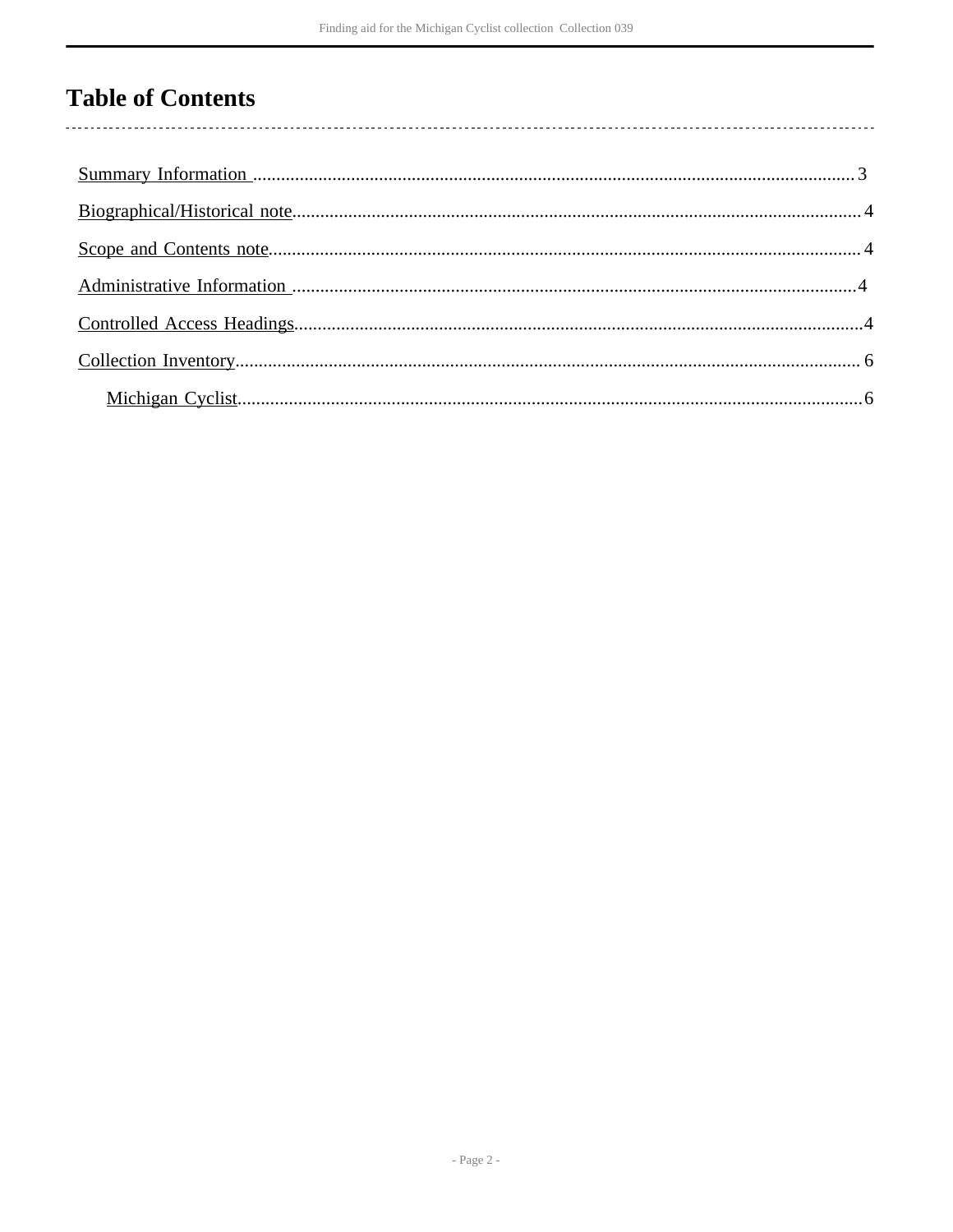# <span id="page-2-0"></span>**Summary Information**

| <b>Repository</b> | Grand Rapids Public Library, Grand Rapids History and Special<br><b>Collections Department</b>                                                                                                                                                                                                                                                                                                                                      |
|-------------------|-------------------------------------------------------------------------------------------------------------------------------------------------------------------------------------------------------------------------------------------------------------------------------------------------------------------------------------------------------------------------------------------------------------------------------------|
| <b>Creator</b>    | Michigan Cyclist Publishing Company.                                                                                                                                                                                                                                                                                                                                                                                                |
| <b>Title</b>      | The Michigan Cyclist collection                                                                                                                                                                                                                                                                                                                                                                                                     |
| Date [inclusive]  | 1894-1897                                                                                                                                                                                                                                                                                                                                                                                                                           |
| <b>Extent</b>     | 8.3 Linear feet Two boxes                                                                                                                                                                                                                                                                                                                                                                                                           |
| Language          | English                                                                                                                                                                                                                                                                                                                                                                                                                             |
| <b>Abstract</b>   | The Michigan Cyclist was published by the Michigan Cyclist Publishing<br>Company, Grand Rapids, Michigan. Devoted to the general interest of<br>the sport and trade, the weekly magazine was directed to the followers of<br>bicycle racing and touring and served as a major instrument of advertising<br>for the various bicycle manufacturing companies. The coverage area<br>consisted primarily of Michigan, Indiana and Ohio. |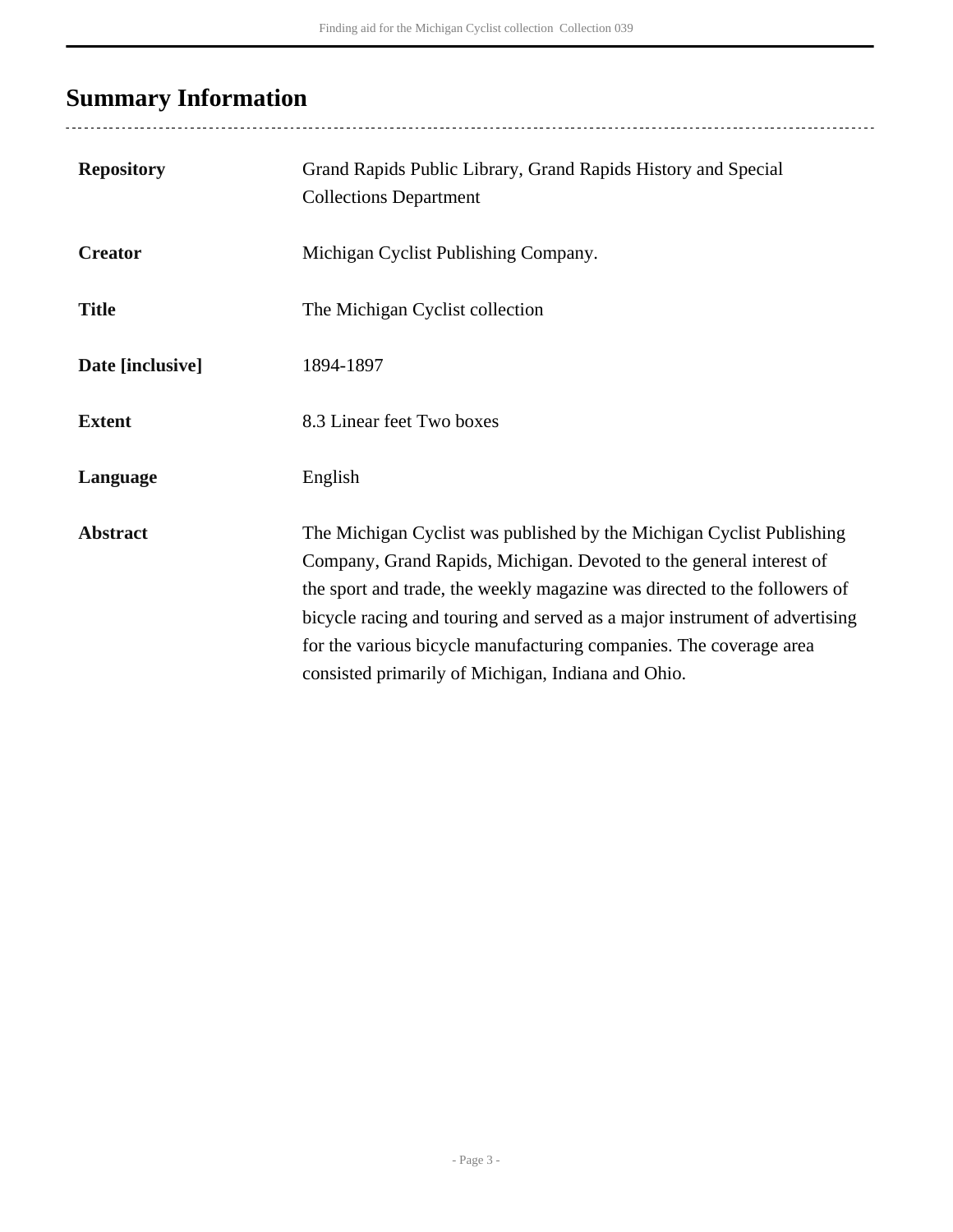## <span id="page-3-0"></span>**Biographical/Historical note**

The Michigan Cyclist was begun in Grand Rapids, Michigan during a time when the interest in bicycles for recreation, sport and transportation was widespread. The Cyclist published the news of developments in bicycles, their parts and accessories, and prices, bicycle racing, both sprints and distance and bicycle touring. The Cyclist served as a clearing house for West Michigan as well as national manufacturers of bicycle parts and bicycles. Competition was fierce among local, regional and national magazines on cycling and the trade and, after a brief existence, The Michigan Cyclist Publishing Company was forced out of business.

### <span id="page-3-1"></span>**Scope and Contents note**

The collection consists of volumes 3 to 8, 1894-1897. Feature articles on races, racers, and improvements in the machines are augmented by informative advertisements by bicycle manufacturers, equipment suppliers, and Michigan retailers. Photographs and illustrations are a major feature.

### <span id="page-3-2"></span>**Administrative Information**

#### **Publication Information**

Grand Rapids Public Library, Grand Rapids History and Special Collections Department March 1987

#### **Immediate Source of Acquisition note**

Library purchase, accession number 00.000

## <span id="page-3-3"></span>**Controlled Access Headings**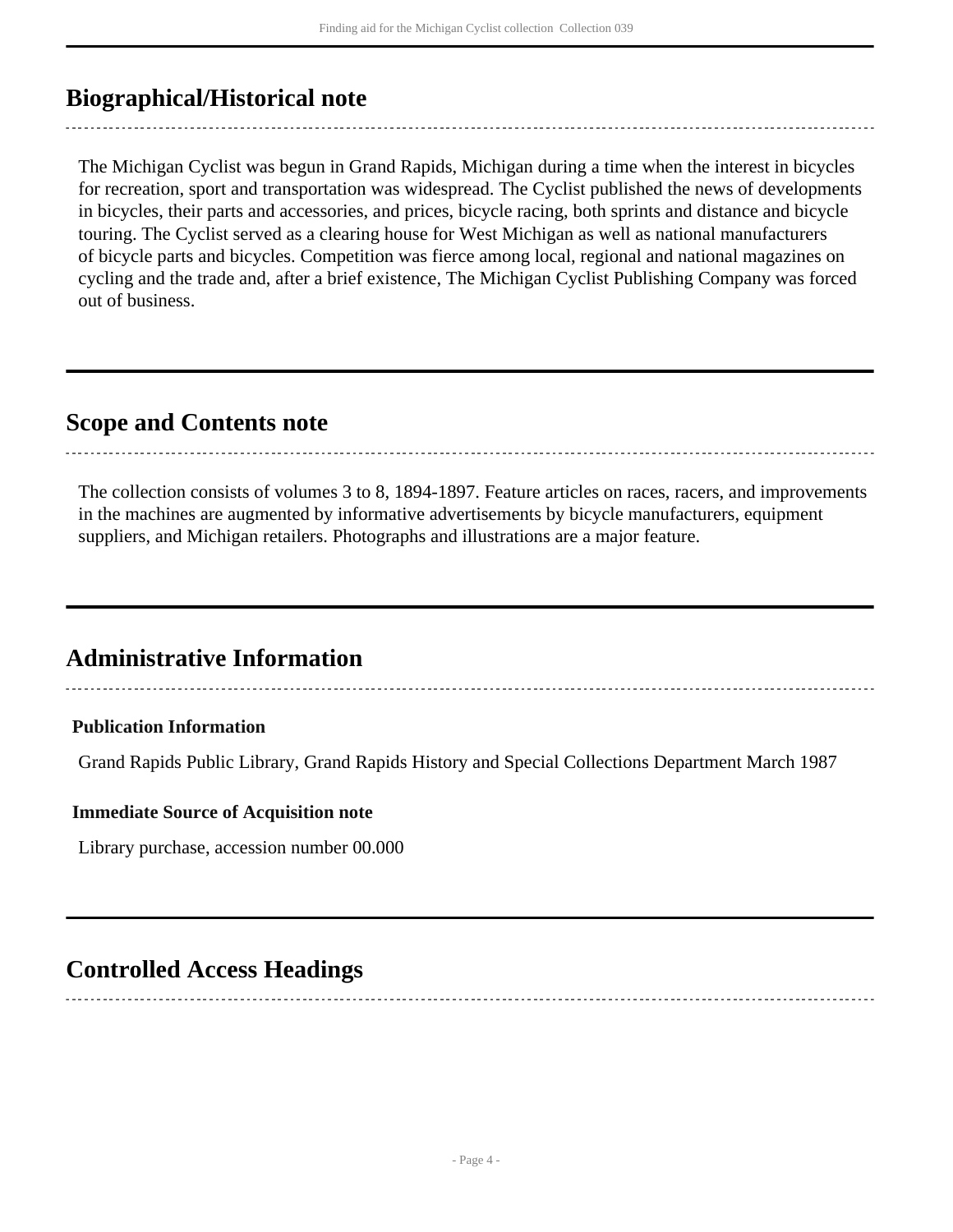### **Geographic Name(s)**

• Grand Rapids (Mich.) -- History

### **Subject(s)**

• Cycling -- History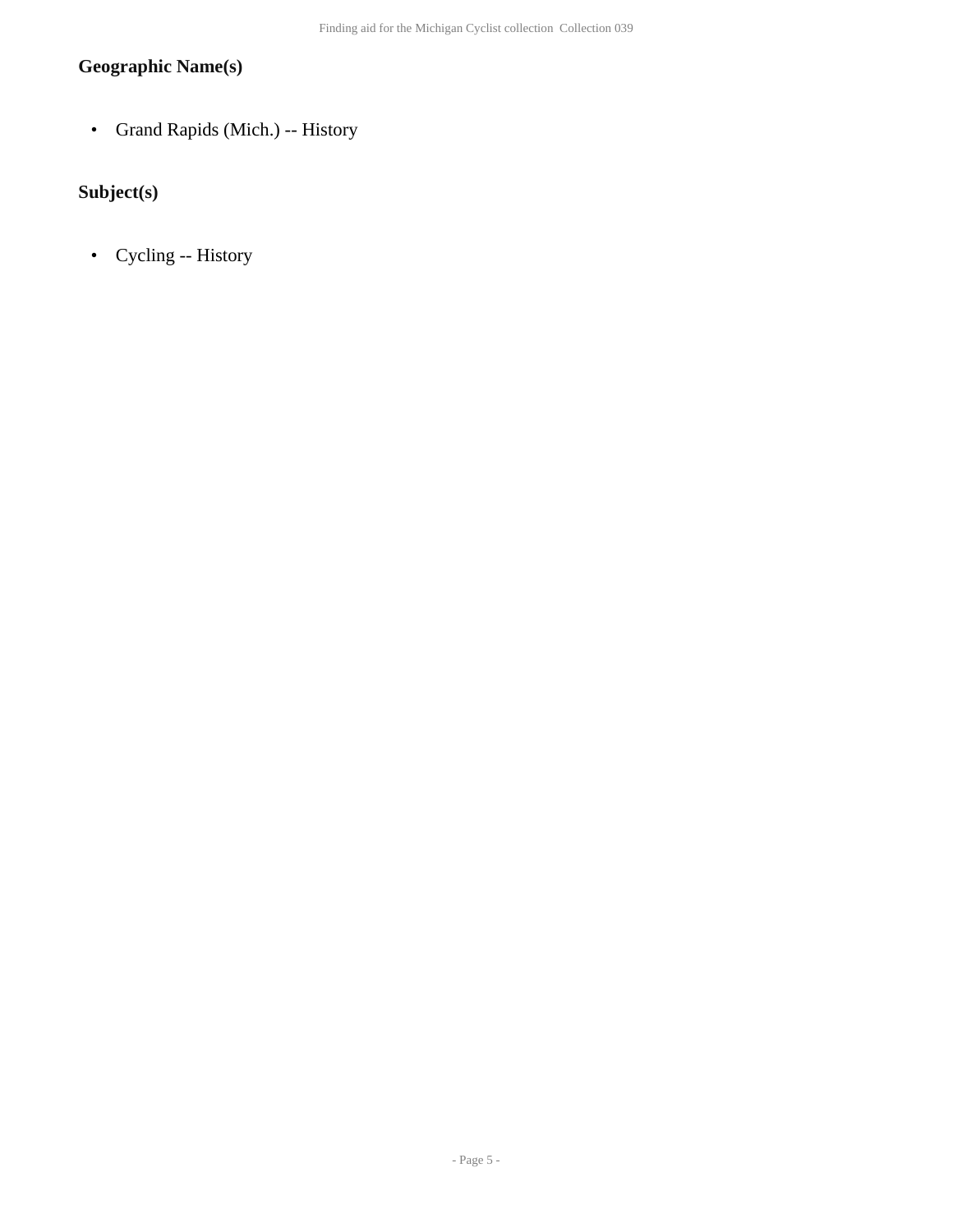# <span id="page-5-0"></span>**Collection Inventory**

<span id="page-5-1"></span>

| <b>Michigan Cyclist</b>        |              |                |
|--------------------------------|--------------|----------------|
|                                | <b>Box</b>   | Folder         |
| Vol 3 No 1, July, 1894         | $\mathbf 1$  | $\mathbf{1}$   |
| Vol 3 No 2-6, August, 1894     | $\mathbf{1}$ | $\mathbf{2}$   |
| Vol 3 No 7, 10 September, 1894 | $\mathbf{1}$ | $\mathfrak{Z}$ |
| Vol 3 No 11, 14 October, 1894  | $\mathbf{1}$ | $\overline{4}$ |
| Vol 3 No 15, 19 November, 1894 | $\mathbf{1}$ | 5              |
| Vol 3 No 20, 23 December, 1894 | $\mathbf{1}$ | 6              |
| Vol 3 No 24, 26 January, 1895  | $\mathbf{1}$ | $\tau$         |
| Vol 4 No 1, 2 January, 1895    | $\mathbf{1}$ | $8\,$          |
| Vol 4 No 3, 6 February, 1895   | $\mathbf{1}$ | 9              |
| Vol 4 No 7, 10 March, 1895     | $\mathbf{1}$ | $10\,$         |
| Vol 4 No 11, 14 April, 1895    | $\mathbf{1}$ | $11\,$         |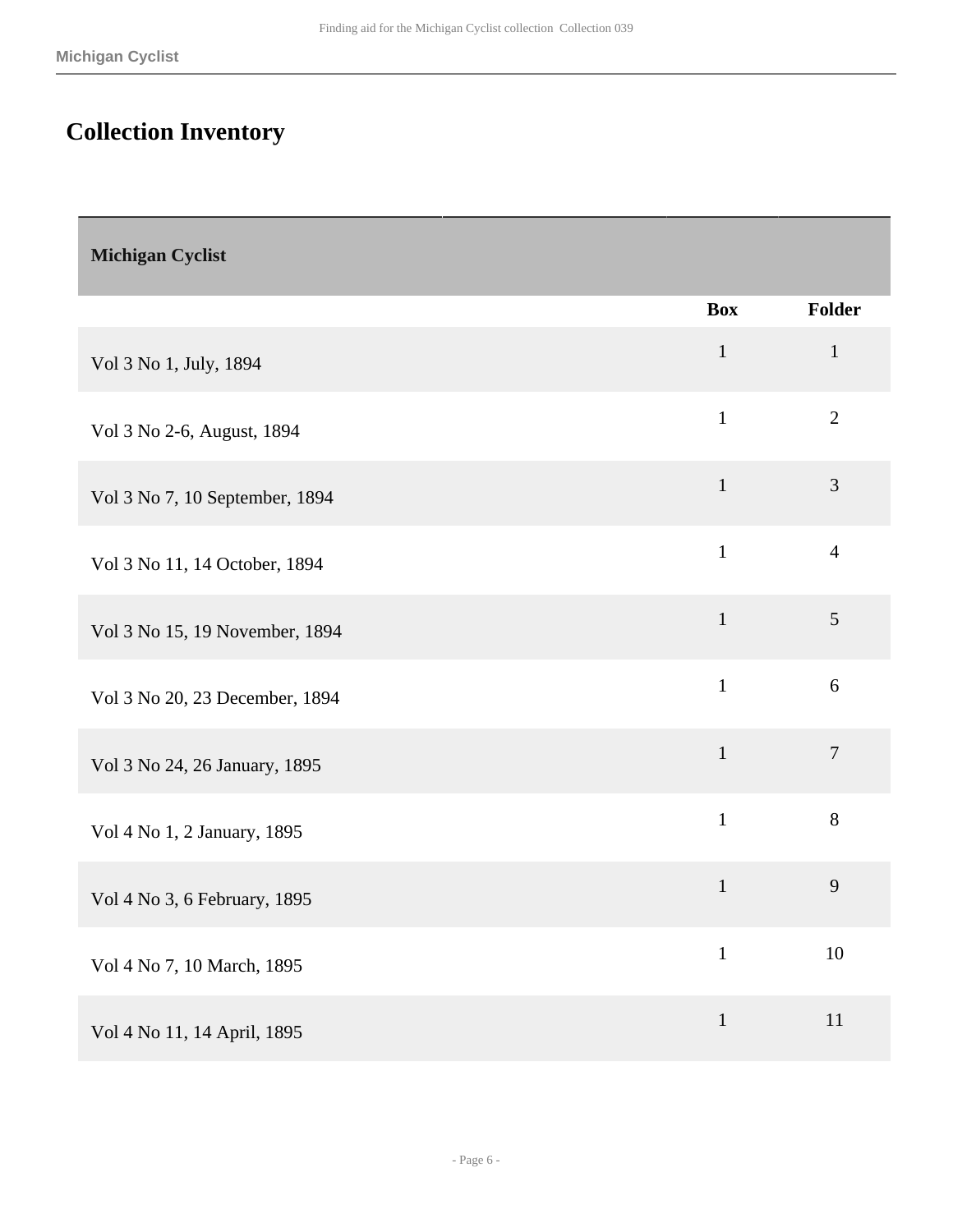| Vol 4 No 15, 19 May, 1895                 | $\mathbf{1}$   | 12     |
|-------------------------------------------|----------------|--------|
| Vol 4 No 20, 23 June, 1895                | $\mathbf{1}$   | 13     |
| Vol 4 No 24, 26 July, 1895                | $\mathbf{1}$   | 14     |
| Vol 5 No 1, July, 1895                    | $\mathbf{1}$   | 15     |
| Vol 5 No 2, 6 August, 1895                | $\mathbf{1}$   | 16     |
| Vol 5 No 7, 10 September, 1895            | $\mathbf{1}$   | 17     |
| Vol 5 No 11, 15 October, 1895             | $\mathbf{1}$   | 18     |
| Vol 5 No 16, 19 November, 1895            | $\mathbf 1$    | 19     |
| Vol 5 No 20, 23 December, 1895            | $\mathbf{1}$   | 20     |
| Vol 5 No 24, 26 January, 1896             | $\mathbf 1$    | 21     |
| Vol 6 No 3 and 5, 6 and 20 February, 1896 | $\mathbf{1}$   | $22\,$ |
| Vol 7 No 1, 2 July, 1896                  | $\mathbf{2}$   | 23     |
| Vol 7 No 3, 6 August, 1896                | $\mathbf{2}$   | 24     |
| Vol 7 No 7, 10 September, 1896            | $\overline{2}$ | 25     |